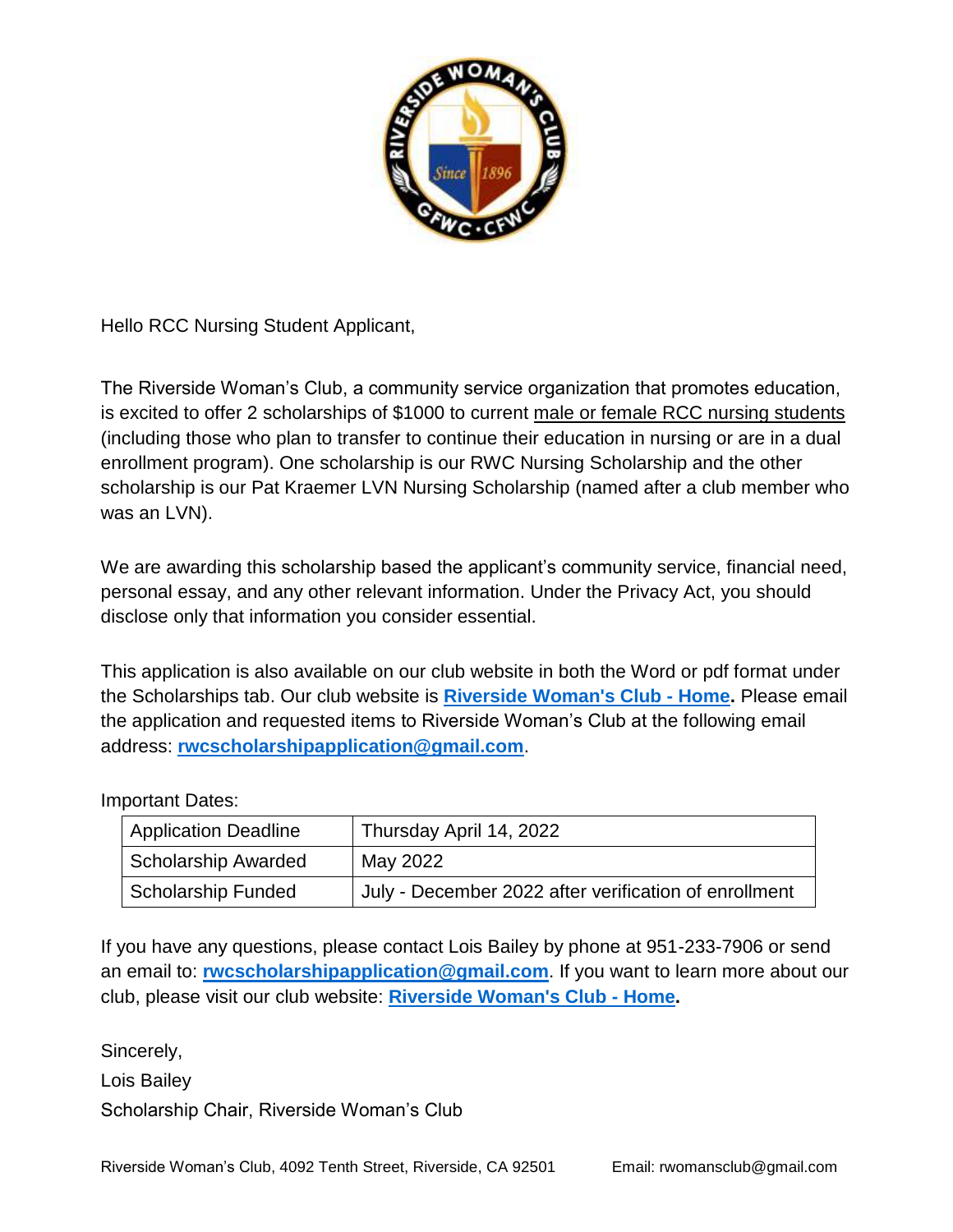# **Riverside Woman's Club - 2022 RCC Nursing Student Scholarship Application Due on or before Thursday April 14, 2022**

## **Please complete and email the following information:**

### **1. GENERAL INFORMATION**

| Name:                                   | Phone #: |  |  |
|-----------------------------------------|----------|--|--|
| Mail Address:                           |          |  |  |
| Email Address:                          |          |  |  |
| Personal Email (if school email above): |          |  |  |
| High School Graduated From:             |          |  |  |

### **2. ACADEMIC INFORMATION:**

Email a current unofficial transcript from RCC.

RCC GPA – overall

## **3. ACTIVITIES AND AWARDS:**

Complete each list with activities that you participated in during college and/or the last two years of high school. If you have more activities or awards than the tables allow space for, just list the top 4.

| RCC Extra-Curricular Activities (clubs, sports, school activities, student government)<br>If none, write "NONE". |                                   |                           |                                   |  |  |
|------------------------------------------------------------------------------------------------------------------|-----------------------------------|---------------------------|-----------------------------------|--|--|
| Name of Club/Activity -<br>add brief description if needed                                                       | <b>Positions Held</b><br>(if any) | <b>Hours</b><br>per month | Years involved<br>(eg, 2020-2021) |  |  |
|                                                                                                                  |                                   |                           |                                   |  |  |
|                                                                                                                  |                                   |                           |                                   |  |  |
|                                                                                                                  |                                   |                           |                                   |  |  |
|                                                                                                                  |                                   |                           |                                   |  |  |
|                                                                                                                  |                                   |                           |                                   |  |  |
|                                                                                                                  |                                   |                           |                                   |  |  |
|                                                                                                                  |                                   |                           |                                   |  |  |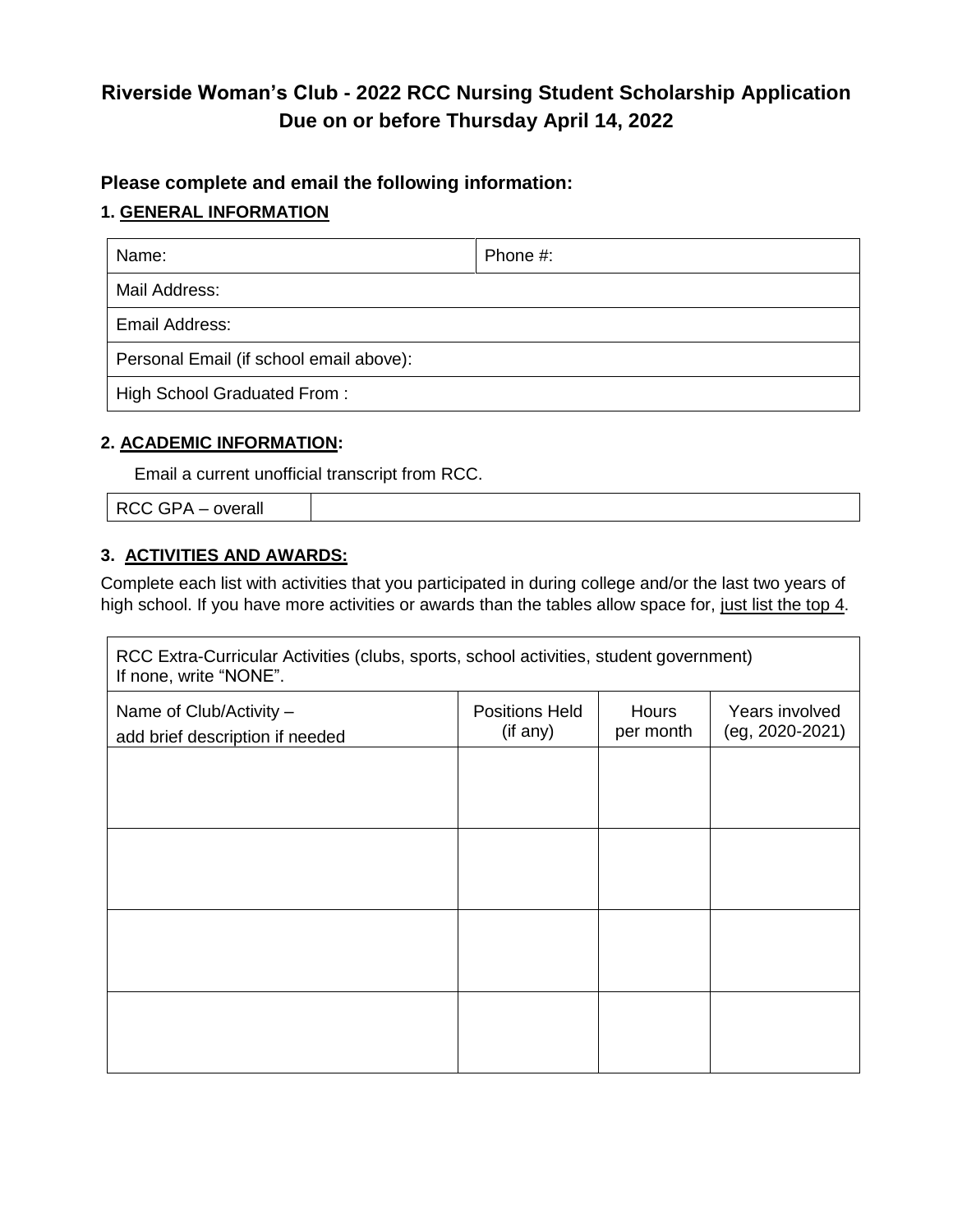## **Riverside Woman's Club - 2022 RCC Nursing Student Scholarship Application Due on or before Thursday April 14, 2022**

| Community Service Activities - If none, write "NONE". Activities with groups separate from RCC.<br>If you have more activities than the table allow space for, just list the top 4. |                                   |                           |                                   |  |  |
|-------------------------------------------------------------------------------------------------------------------------------------------------------------------------------------|-----------------------------------|---------------------------|-----------------------------------|--|--|
| Name of Activity -<br>add brief description if needed                                                                                                                               | <b>Positions Held</b><br>(if any) | <b>Hours</b><br>per month | Years involved<br>(eg, 2019-2021) |  |  |
|                                                                                                                                                                                     |                                   |                           |                                   |  |  |
|                                                                                                                                                                                     |                                   |                           |                                   |  |  |
|                                                                                                                                                                                     |                                   |                           |                                   |  |  |
|                                                                                                                                                                                     |                                   |                           |                                   |  |  |
|                                                                                                                                                                                     |                                   |                           |                                   |  |  |
|                                                                                                                                                                                     |                                   |                           |                                   |  |  |
|                                                                                                                                                                                     |                                   |                           |                                   |  |  |

Awards, Honors, or Special Recognitions from college or last two years of HS – list name and describe them. If none, write "NONE".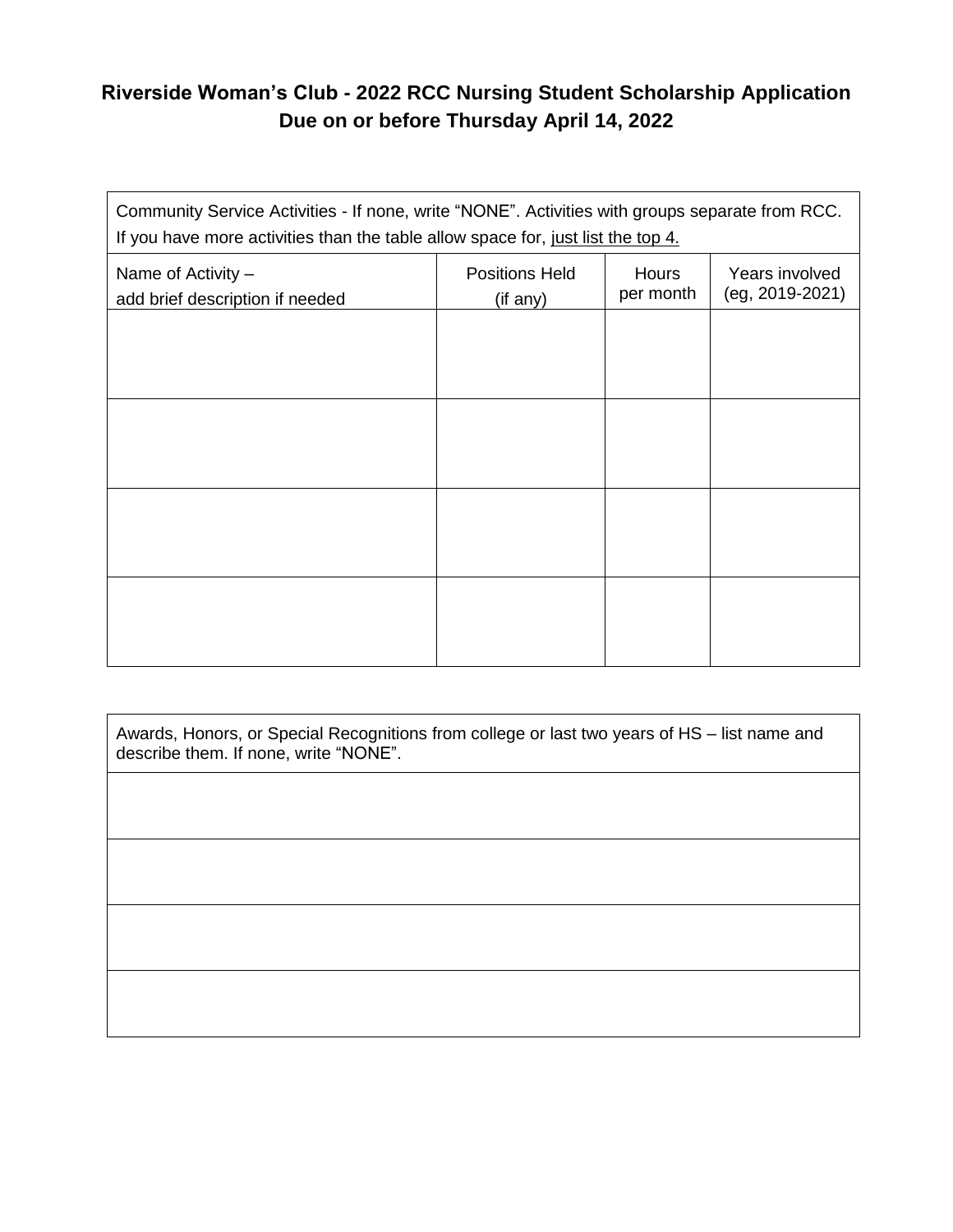## **Riverside Woman's Club - 2022 RCC Nursing Student Scholarship Application Due on or before Thursday April 14, 2022**

### **5. FINANCIAL INFORMATION:**

Are your RCC unit enrollment fees being paid by a California College Promise Grant (formally the BOG Fee Waiver)? Yes or No

Describe any financial need you may have:

Describe how you are paying for your college education (parents, work, savings):

| List scholarships & grants awarded or you have applied for.<br>If none, write "NONE". | Amount? | <b>Status</b><br>(pending?<br>awarded?) |
|---------------------------------------------------------------------------------------|---------|-----------------------------------------|
|                                                                                       |         |                                         |
|                                                                                       |         |                                         |
|                                                                                       |         |                                         |
|                                                                                       |         |                                         |